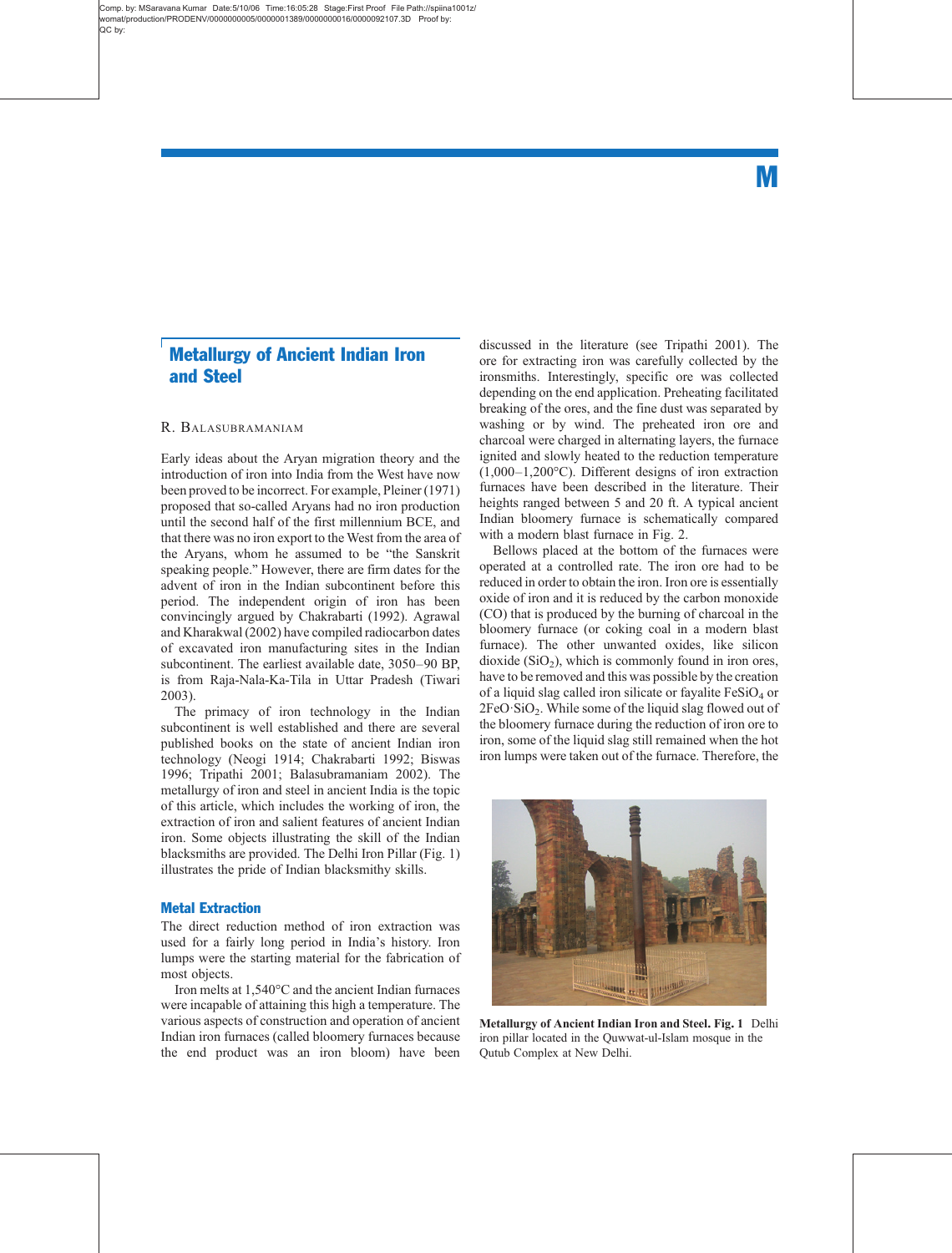

Metallurgy of Ancient Indian Iron and Steel. Fig. 2 Comparison of (a) modern and (b) ancient furnaces for extracting iron from ore.

hot lumps that were extracted from the bloomery furnace at the end of the heat (typically lasting for about 6 to 8 h) were immediately hammered. In this process, most of the entrapped liquid fayalitic slag flowed out of the solid reduced iron mass. However, it was not possible to remove all the entrapped liquid slags and ancient irons produced by the direct reduction process will always contain entrapped inclusions. The inclusions are essentially composed of fayalite, some iron oxides (for example, wüstite FeO) and glassy phases (due to calcium silicon phosphates). As a result of entrapped slag particles and iron oxides in the structure, the

specific gravity of ancient irons is lower than that for the purest form of iron (Fe).

The slag present in ancient irons is generally microscopic in nature with a few in larger sizes. As the solid-state reduction resulted in a fine distribution of slag particles, it was difficult to completely hammer the slag out of the metallic matrix. The resulting sponge iron always contained some amount of entrapped slag inclusions and unreduced FeO. These were not of uniform size and also not strictly uniform in composition.

Viewing the production of iron lumps from a powder metallurgical viewpoint, the ancient Indians produced iron "pre-forms" directly from iron ore which implied that the powder production, powder consolidation, and sintering<sup>1</sup> processes were combined into one operation (Dube 1990).

The end product of the extraction process was a lump of iron that was subsequently used for a wide variety of applications, either directly or after further heat treatments. One important heat treatment that was successfully conducted was controlled carburization of iron in specially designed crucibles. The carbon content of steel (i.e., an alloy of iron and carbon) was carefully controlled by subsequent decarburization treatments. It is important to control the carbon content in steel because the mechanical properties of steel are critically dependent on the carbon content. As a rule of thumb, the higher the carbon content, the higher the strength of steel.

The relatively small iron lumps produced in the bloomery furnace were the starting materials for the manufacture of large iron objects. The lumps were also used, after suitable heat treatments, for manufacturing agricultural (hoes, spades, sickles, and weeding forks), household (knives, ladles, spoons, sieves, saucepans, cauldrons, bowls, dishes, saucers, and tripods), building (nails, clamps, staples, sheets, door handles, and spikes), tools (anvils, hammers, scissors, saws, chains, and smithy tools), and warfare (swords, javelins, armor, helmets, and shield bases) items. A marvelous example of a forge-welded object is the gilded Buddha head from the Gupta period (320–600 AD) (Fig. 3).

With the advent of the carburization of iron, a special type of high carbon steel was produced in India from as early as the fourth century BCE. This steel was known as wootz steel and it was much prized by warriors because tough swords could be wrought from wootz steel. This has been described in detail by Srinivasan and Ranganathan (2004). There were several applications for wootz steel, like the manufacture of tough

<sup>&</sup>lt;sup>1</sup> Sintering is a process in which solid wastes are combined into a porous mass that can then be added to the blast furnace. These wastes include iron ore fines, pollution control dust, coke breeze, water treatment plant sludge, and flux.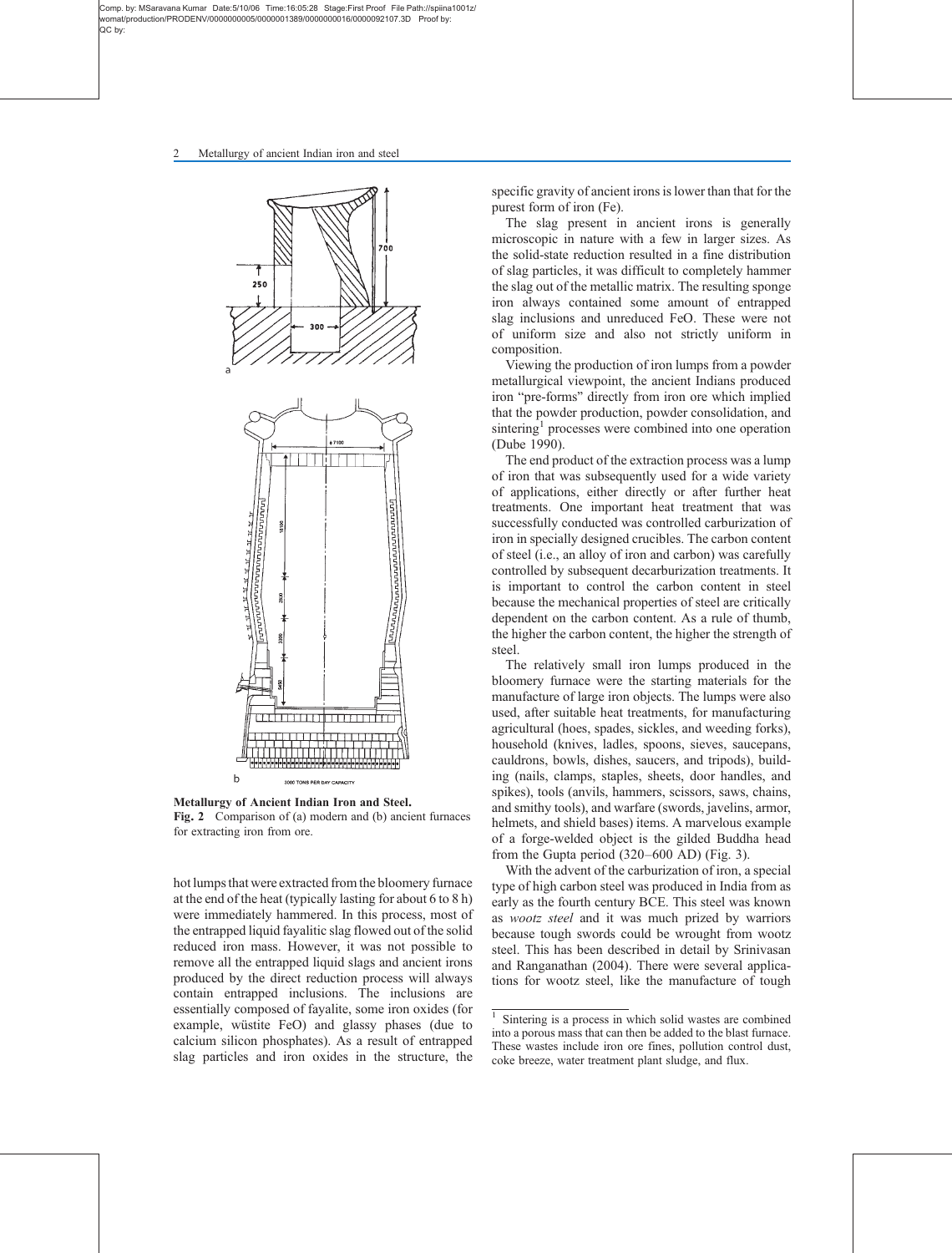

Metallurgy of Ancient Indian Iron and Steel. Fig. 3 Gilded wrought iron Buddha image of the sixth Century AD, now in Lucknow State Museum.

swords (see Fig. 4), helmets (see Fig. 5), and armor (see Fig. 6).

# **Classification**

Ancient Indians were masters in the production of iron and steel. The method of production of wrought iron directly from the ore by the process of direct reduction continued for a fairly long time, up to the end of the eighteenth century AD. The Indians knew fairly early about the beneficial aspect of carburizing iron to increase its strength. The earliest evidence for carburization of iron dates to about 800 BCE (Ghosh and Chattopadhaya 1982). The second urbanization of India (i.e., settlements along the Ganga) may have been strongly influenced by the steeling of iron.

Three principal varieties of iron were recognized based on the carbon content. Each of these was further subdivided into other varieties depending on the composition and properties (Prakash 1991). Sanskrit literary sources (for example, Rasa Ratna Samuchchaya dated to the eighth to twelfth century AD) classify iron into three basic categories: wrought iron (Kanta Loha), carbon steel (Tikshna Loha), and cast iron (Munda Loha). Rasendrashār Samgraha also mentions these three classifications and states that "munda is ten times better than iron rust, tikshna



M

Metallurgy of Ancient Indian Iron and Steel. Fig. 4 Typical watered blade manufactured from wootz steel.

hundred times better than munda, and kanta million times better than tikshna iron." These three basic categories were further classified according to the carbon content, heat treatment, and end use. Munda was again subdivided into three varieties: mridu, which easily melts and does not break and is glossy; kuntha, which expands with difficulty when struck with a hammer; and kadāra, which breaks when struck with a hammer and has a black fracture surface. Six varieties of tikshna were provided: khara, sāra, hrinnāla, tārābatta, bājira, and kālaauha (black metal). One variety is rough and free from hair-like lines and has a quicksilver-like fracture surface, while another variety breaks with difficulty and presents a sharp edge. Five different varieties of kanta were recognized: bhrāmaka, chumbaka, karshaka, drāvaka, and romakāntā. The variety of iron which makes all kinds of iron move about was called bhrāmaka; that which kisses iron was called chumbaka; that which attracts iron was called karshaka; that which at once melts iron was called drāvaka and romakāntā was the kind which, when broken, shoots forth hair-like filaments.

The ancient Indian iron furnaces were capable of producing iron of consistent (low) carbon content-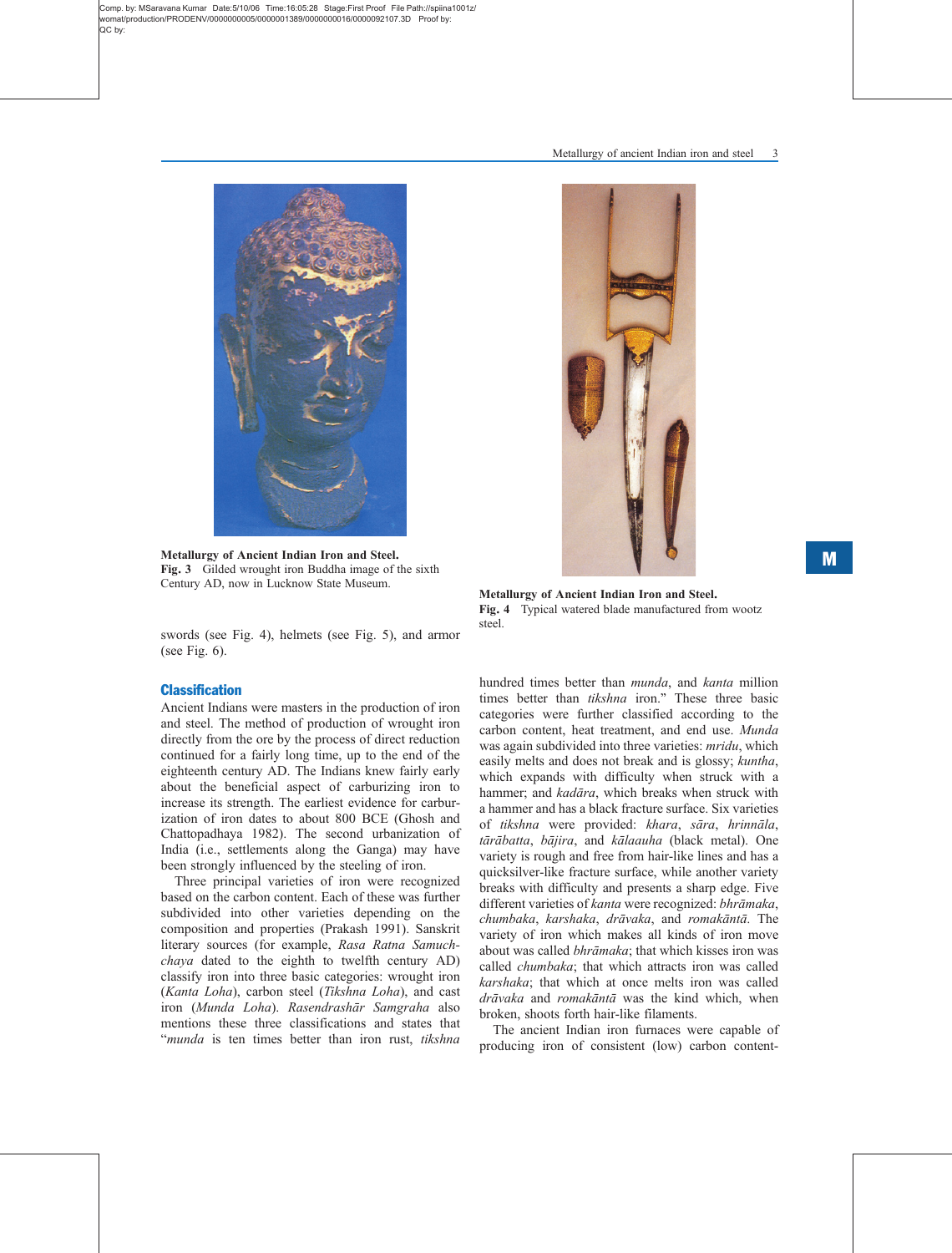Comp. by: MSaravana Kumar Date:5/10/06 Time:16:05:30 Stage:First Proof File Path://spiina1001z/ womat/production/PRODENV/0000000005/0000001389/0000000016/0000092107.3D Proof by: QC by:

#### Metallurgy of ancient Indian iron and steel

containing entrapped slag inclusions (Tripathi 2001). Iron meant for corrosion-resistant applications contained higher phosphorous (P) contents. Therefore, it is reasonable to conclude that the ancient Indian metallurgists possessed the art of manufacturing iron and steel according to the desired application and corrosion-resistant steel was one among them. The excellent corrosion resistance of ancient Indian iron can be attributed to its relatively high phosphorus contents. This is due to the absence of CaO (calcium oxide, i.e., limestone) in the charge of the bloomery furnace.



Metallurgy of Ancient Indian Iron and Steel. Fig. 5 A typical medieval Indian helmet fabricated out of wootz steel.

# **Microstructures**

In materials engineering, the close correlation between structure and properties is well known. Structure indicates arrangement of the material. When one views the arrangement of electrons, neutrons, and protons, we call it atomic structure. On a microscopic scale, in the order of micrometers, the grain structure of engineering materials is understood. Finally, the macrostructure refers to observations made in the range millimeters. Structure affects the properties of engineering materials.

The microstructures of ancient irons are highly heterogeneous; the iron normally possesses nonuniform grain structures.

In the unetched condition, the specimens generally reveal slag inclusions irregularly distributed in the microstructure. The end product of the bloomery furnace was a lump of direct reduced iron, which contained phosphorous as the major alloying element. The end product of the ancient Indian direct process of extracting iron can be called phosphoric iron. The end product of modern blast furnaces is pig iron, in which carbon is the major alloying element. In contrast to macrosegregation of P in pig iron, microsegregation of P is realized in ancient phosphoric irons. Fig. 7 shows an optical metallograph obtained after polishing an ancient Indian iron sample to a mirror-like finish and etching it with Oberhoffer etchant. The particular etchant used reveals the distribution of P in the microstructure. The dark areas in Fig. 7 are the regions where the P content is less, while the bright areas are indicative of higher P contents. Notice that P is depleted from the grain boundaries and from the regions surrounding the entrapped slag particles. There are several fascinating insights that can be obtained from the study of microstructures but this is beyond the scope of this article.

The forge-welding method of manufacturing iron objects continued for a long time. Indians did not quickly adopt the cast iron technology that was becoming popular in Europe from the beginning of the sixteenth century. They continued with their traditional method of forge welding to manufacture



Metallurgy of Ancient Indian Iron and Steel. Fig. 6 Typical medieval Indian body protection gear wrought out of wootz steel.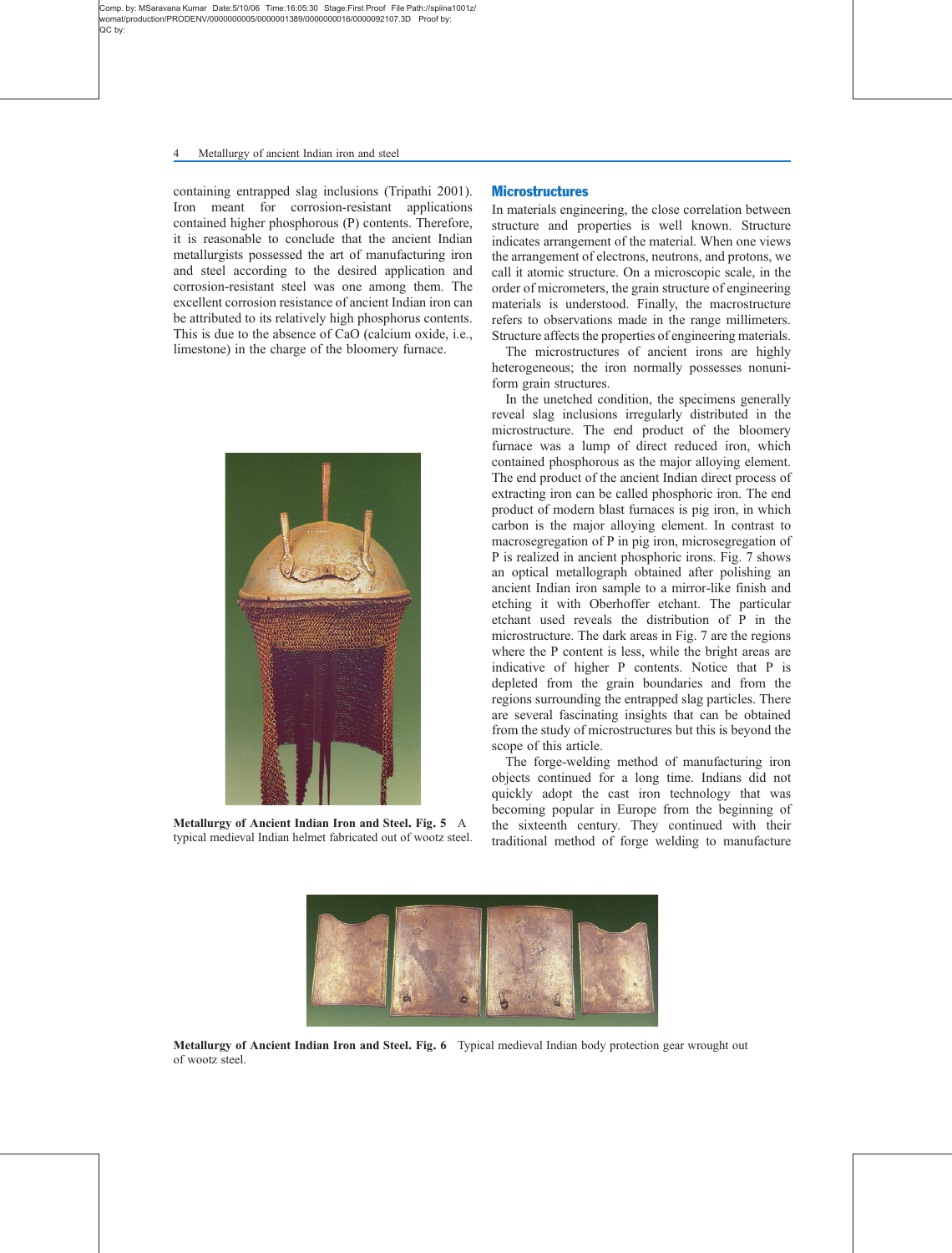

#### Metallurgy of Ancient Indian Iron and Steel.

Fig. 7 Microstructure of Gupta period (320–600 AD) iron revealed using an Oberhoffer etchant. The regions depleted in P appear darker in contrast. The dark structures are entrapped slag inclusions.



Metallurgy of Ancient Indian Iron and Steel. Fig. 8 The massive forge-welded iron cannon called Rajagopala located at Thanjavur.

large objects like cannons. One typical example of a massive cannon manufactured by forge welding is seen in Fig. 8. This cannon was fabricated in the early part o the seventeenth century and is located at Thanjavur. There are several other massive forge-welded cannons from the medieval period.

### Death of Indian Iron

Indian metal crafts flourished until the end of the Mughal period (1526–1705). After the establishment of the British Empire, restrictions were imposed by them in the form of production taxes and bans on export. It was natural that this industry should die. This disappearance of the ancient technology during the seventeenth to nineteenth centuries was aggravated by the discovery of new alchemical principles and

development of new industrial process of metal production in Europe.

The direct reduction process of iron making declined after the advent of the processes for making liquid steel in large-scale in the middle of the nineteenth century. The iron and steel trade from India declined and the ancient method of extraction and processing became extinct by the beginning of the twentieth century.

The British in India made attempts to work on iron ores on a large-scale by modern methods. Several iron and steel works were set up in the country. For example, the Bengal Iron Company was established at Barakar in 1874. It employed 821 people in 1891 and produced 12,000 ton of pig iron (Jaggi 1989). However, these iron works depended on the availability of charcoal and this necessarily meant the destruction of forests and depletion of charcoal supplies. Another factor was also at play. By the end of the century, indigenous iron ceased to be produced because of the import of iron.

Another factor in iron's decline is the fact that certain essential steps were not shared by the master smiths with anybody except their favored apprentices. Traditional artisan communities in India never reveal full details to outsiders and when the communities disappeared, so did the methods. Other factors include the use of the same age-old furnaces, processes, and blowers (bhathi) by many tribes. This shows that these process secrets were well guarded and any change in the process or equipment was considered a bad omen. Probably this is one of the reasons for the loss of metal technology.

In the twentieth century, the condition had become so bad that the memory of ancient glory remained only in the form of stories narrated by old men. After independence in 1947 India had to borrow the modern technology from western countries to set up steel plants. The situation is now changing with India again rising to the challenge and hoping to be one of the largest producers of iron and steel in the twenty-first century.

The wishful thinking of Neogi in 1914 is worth recollecting.

We hope we have been able to give a trustworthy account of the process of the manufacture of Indian steel, which was an object of envy of all nations but successfully imitated by none and which supplied the materials of many a true blade of warriors both in the East and the West. It is sad to reflect that an ancient indigenous industry which attracted merchants from Persia, as narrated by Dr Voysey, barely a hundred years ago, is on the point of extinction; but as even the darkest cloud is not without a silver lining, a distinct ray of hope is visible in the not very distant horizon presaging that India will yet regain her lost iron